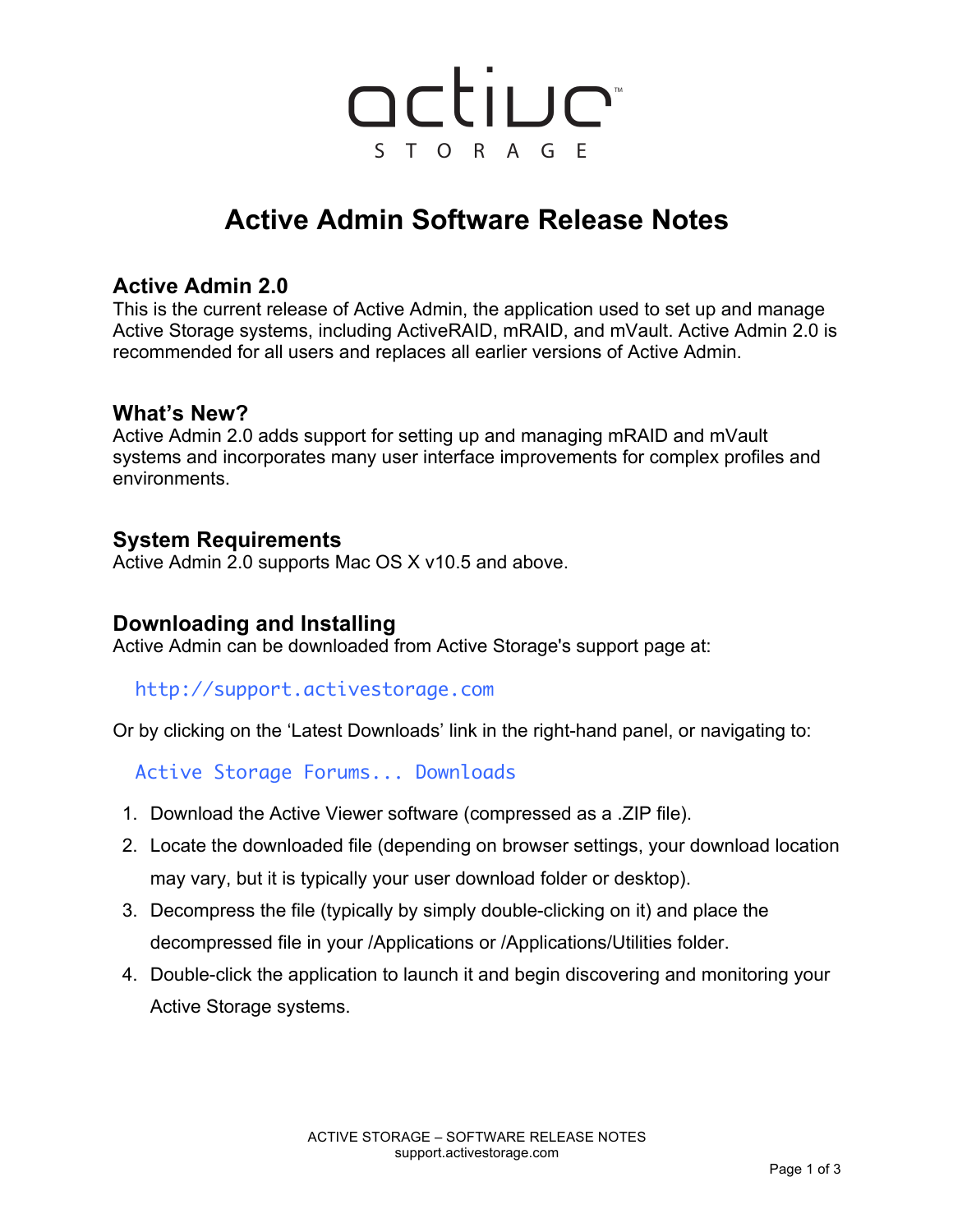## **Updating Your Software**

Active Admin... Preferences

On first launch, Active Admin will ask if you would like to check for updates automatically. It will also ask if you would like to include an anonymous system profile. Select 'Check Automatically' to be notified of new software updates.



You may also check your software update preferences – it is recommended that you check for updates daily.

You can check for updates directly from the menu:

Active Admin... Check For Update

If your environment does not allow outbound network connections, simply leave the 'Check for Update' preference unchecked.

## **Getting Support**

You can reach the Active Storage support team a number of ways.

Log in (or create a new account) and submit a Support Ticket online:

http://support.activestorage.com/login